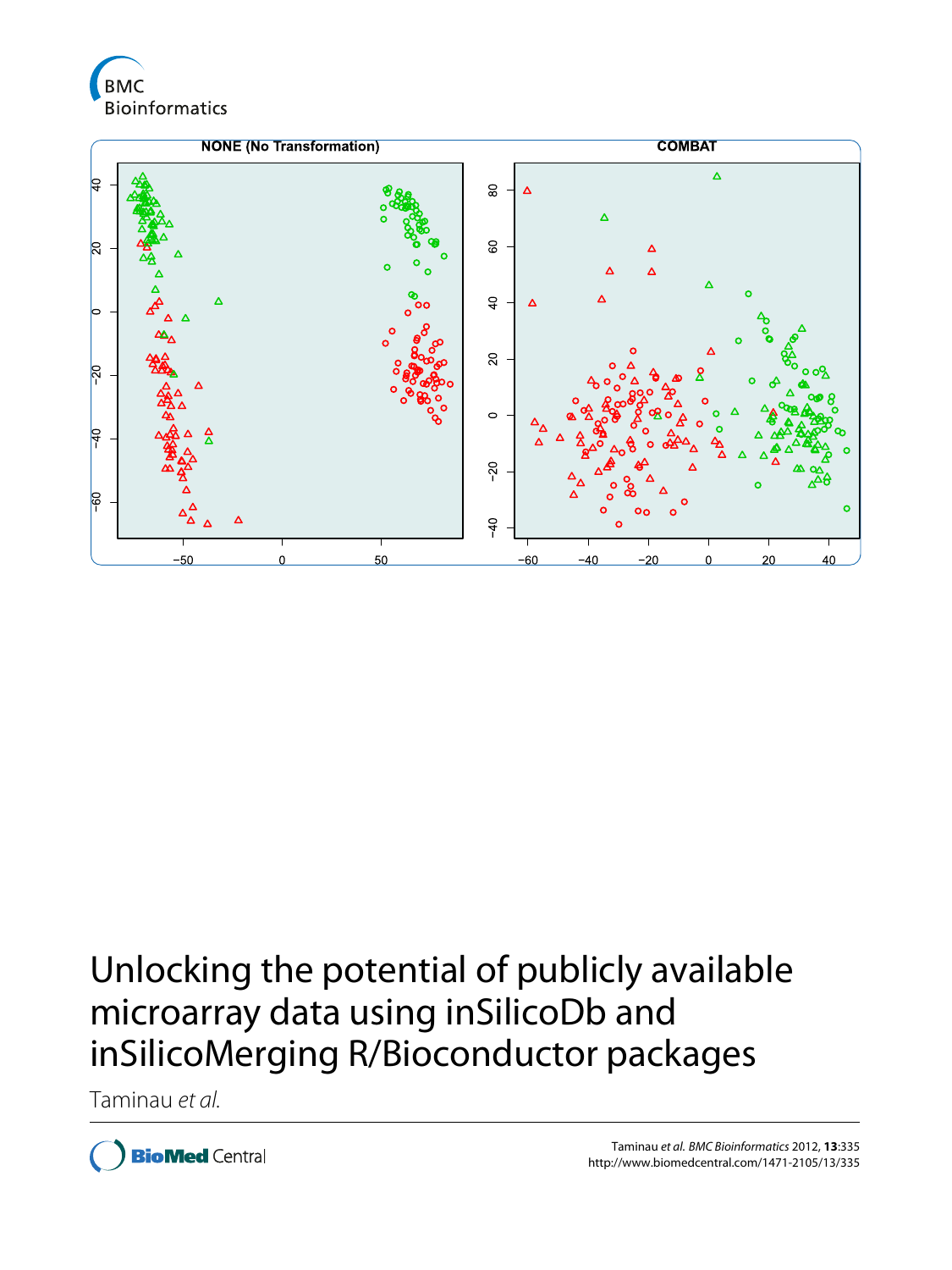# **SOFTWARE** Open Access **open Access**



# Unlocking the potential of publicly available microarray data using inSilicoDb and inSilicoMerging R/Bioconductor packages

Jonatan Taminau<sup>1\*</sup>, Stijn Meganck<sup>1</sup>, Cosmin Lazar<sup>1</sup>, David Steenhoff<sup>1</sup>, Alain Coletta<sup>2</sup>, Colin Molter<sup>2</sup>, Robin Duque<sup>2</sup>, Virginie de Schaetzen<sup>1</sup>, David Y Weiss Solís<sup>2</sup>, Hugues Bersini<sup>2</sup> and Ann Nowé<sup>1</sup>

# **Abstract**

**Background:** With an abundant amount of microarray gene expression data sets available through public repositories, new possibilities lie in combining multiple existing data sets. In this new context, analysis itself is no longer the problem, but retrieving and consistently integrating all this data before delivering it to the wide variety of existing analysis tools becomes the new bottleneck.

Results: We present the newly released inSilicoMerging R/Bioconductor package which, together with the earlier released inSilicoDb R/Bioconductor package, allows consistent retrieval, integration and analysis of publicly available microarray gene expression data sets. Inside the inSilicoMerging package a set of five visual and six quantitative validation measures are available as well.

**Conclusions:** By providing (i) access to uniformly curated and preprocessed data, (ii) a collection of techniques to remove the batch effects between data sets from different sources, and (iii) several validation tools enabling the inspection of the integration process, these packages enable researchers to fully explore the potential of combining gene expression data for downstream analysis. The power of using both packages is demonstrated by programmatically retrieving and integrating gene expression studies from the InSilico DB repository [\[https://](https://insilicodb.org/app/) [insilicodb.org/app/\]](https://insilicodb.org/app/).

**Keywords:** Batch effect removal, Data integration, Gene expression, Microarray repositories, InSilico DB, Reproducibility

# **Background**

An increasing amount of gene expression data sets is becoming available through public repositories (e.g., NCBI GEO [\[1](#page-8-0)[,2\]](#page-8-1), ArrayExpress [\[3\]](#page-8-2)). All this new information offers potential clues for treatment of different diseases but one of the current challenges in the field is to unlock the potential of this data. Combining a large number of gene expression data sets originating from different labs could be beneficial for the discovery of new biological insights and could increase the statistical power of gene expression analysis, but then this data should be combined in a consistent manner.

\*Correspondence: jtaminau@vub.ac.be

1AI (CoMo), Vrije Universiteit Brussel, Pleinlaan 2, 1050 Brussels, Belgium Full list of author information is available at the end of the article

The first hurdle for large-scale gene expression analysis is obtaining access to consistently annotated and preprocessed data [\[4\]](#page-8-3). Inside the inSilico Project<sup>1</sup> the inSilicoDb R/Bioconductor package was released [\[5\]](#page-8-4), offering programmatical access to all expertly-curated and uniformly preprocessed expression profiles from the InSilico DB repository [\[6\]](#page-8-5).

However, accessing uniformly represented data is only the first step when combining and integrating gene expression data sets since the use of different experimentation plans, platforms and methodologies by different research groups introduces undesired batch effects in the gene expression measurements [\[7\]](#page-8-6) thus severely hindering downstream analysis. The problems raised by the batch specific unwanted variation as well as the potential sources leading to batch effects have already been revealed and widely discussed in a number of publications l [\[8](#page-8-7)[-14\]](#page-8-8).



© 2012 Taminau et al.; licensee BioMed Central Ltd. This is an Open Access article distributed under the terms of the Creative Commons Attribution License (http://creativecommons.org/licenses/by/2.0), which permits unrestricted use, distribution, and reproduction in any medium, provided the original work is properly cited.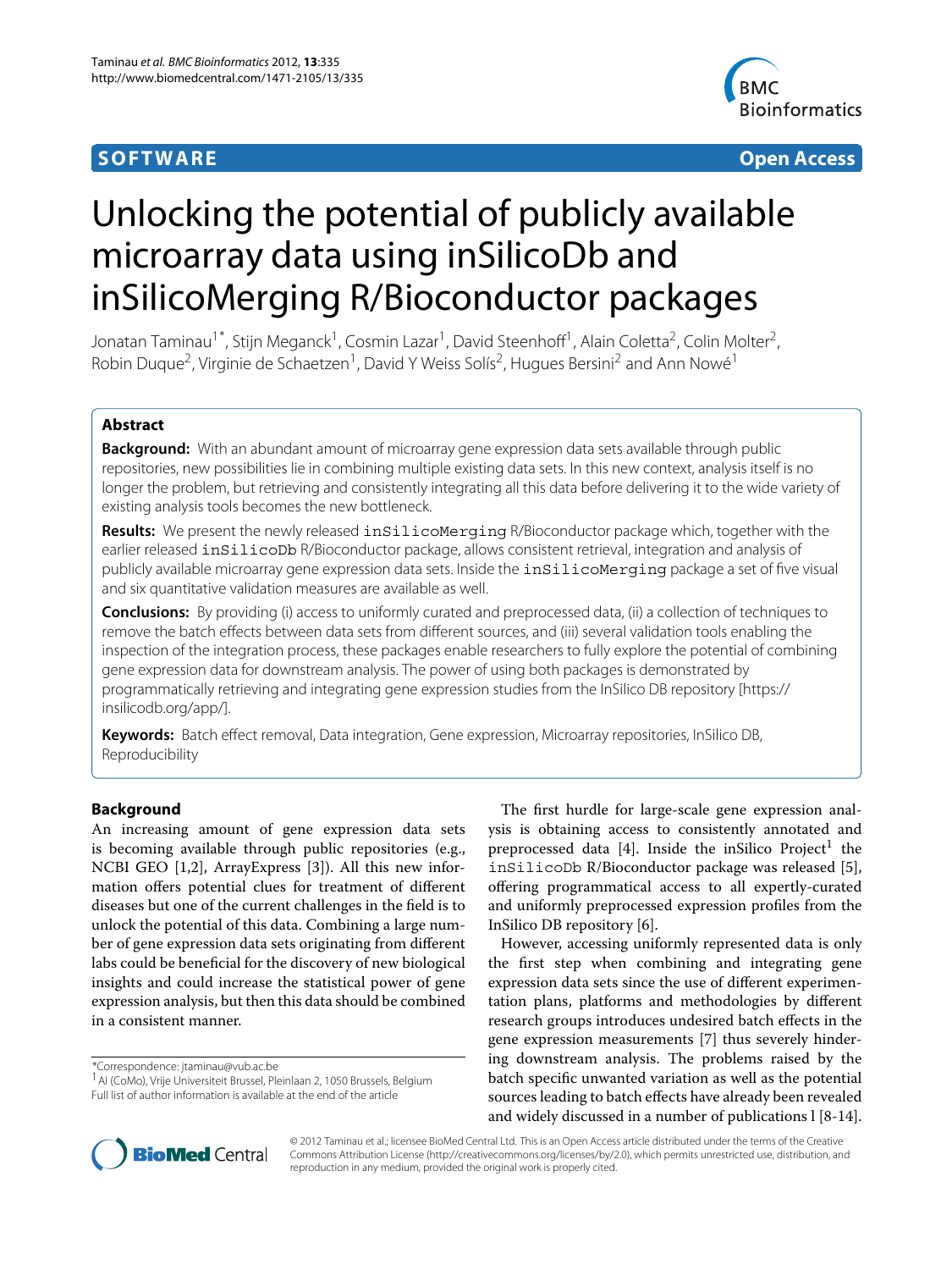It is clear that it is necessary to incorporate the adjustment for batch effects as a standard step in the analysis of high-throughput data [\[15\]](#page-8-9) and several methods to remove this specific type of bias - while preserving the biological variance - have been proposed these last years [\[16-](#page-8-10)[19\]](#page-8-11). Unfortunately, there is no single *best* method yet that can be used in all situations.

We present here the inSilicoMerging R/Bioconductor package, which combines several of the most used methods to remove the unwanted batch effects in order to combine, or *merge* different data sets in an intuitive and user-friendly manner.

Evaluating and validating the results of batch effect removal methods is perhaps as important as the batch effect removal process itself. Without good and reliable evaluation tools, these methods could result in an even increased distortion of the data, introducing serious errors in the results of any downstream analysis performed. Therefore, five simple but powerful visual inspection tools and six quantitative measures to evaluate the different batch-effect removal methods, are provided as well.

Although this package can be used as a stand-alone tool, its power lies in combining it with tools like the inSilicoDb package, thereby paving the way towards large-scale meta-analysis of gene expression repositories.

# **Implementation**

The inSilicoMerging package is part of the opensource Bioconductor [\[20\]](#page-8-12) project since release 2.10.

# **Data formats**

A conscious choice has been made to work with the internal data formats of Bioconductor for handling gene expression data objects, namely ExpressionSets. Each function can take as input a list of ExpressionSet objects and the returned value of the different merging methods is a single ExpressionSet, containing the merged data.

#### **Link with InSilico DB**

There is a programmatic link with the InSilico DB genomics data hub [\[6\]](#page-8-5) through the R/Bioconductor inSilicoDb package [\[5\]](#page-8-4), providing uniformly curated and preprocessed gene expression data. All genomic data sets are formatted as fully annotated ExpressionSets which can be used immediately within the inSilicoMerging package. Examples in the next section will illustrate this seamless integration.

On the browse page of InSilico DB [\[https://insilicodb.](https://insilicodb.org/app/browse) [org/app/browse\]](https://insilicodb.org/app/browse) it is also possible to download gene expression data sets in the same format. After loading these data sets in R, they can similarly be used within inSilicoMerging.

#### **Implementation of merging algorithms**

A set of six batch effect removal methods for merging gene expression data is currently provided: BMC (Batch Mean-Centering [\[21\]](#page-8-13)), COMBAT (Empirical Bayes [\[18\]](#page-8-14)), DWD (Distance-Weighted Discrimination [\[17\]](#page-8-15)), GENENORM (Z-score standardization), NONE and XPN (Cross-Platform Normalization [\[19\]](#page-8-11)). For a detailed description of the major algorithms we refer to the original publications and in addition each of those six methods is also described in the accompanying package vignette. For more information about merging through batch effect removal in general please consult [\[22\]](#page-8-16).

The implementation of COMBAT was based on the orginal R code made available by the authors on their website [\[http://www.bu.edu/jlab/wp-assets/ComBat/Down](http://www.bioconductor.org/packages/release/bioc/html/inSilicoMerging.html) load [files/ComBat.R\]](http://www.bioconductor.org/packages/release/bioc/html/inSilicoMerging.html). The implementation of DWD uses the kDWD function from the corresponding package [\[23\]](#page-8-17). XPN has been implemented based on Matlab code provided by the authors [\[https://genome.unc.edu/xpn/\]](https://genome.unc.edu/xpn/). The remaining merging algorithms were implemented using basic R functions. All implementations were tested by empirical validation and when possible, by comparing results with those from the original implementations.

Note that gene expression data sets from different platforms can be merged by keeping only the common features (genes or probe sets) in the merged data set. Some merging techniques are only reported and implemented to merge exactly two studies (e.g., XPN and DWD). To merge multiple studies, an additional step was added in which all studies were combined two-by-two in a recursive way.

#### **Implementation of validation algorithms**

For the visual inspection of merging results, five qualitative validation methods are provided. In addition, six quantitative validation methods are provided as well. These quantitative indices provide a more accurate evaluation of the batch effect removal and they are very effective tools for comparing the results of different methods. Below a brief description of each validation method is provided, for an extensive survey we again invite the reader to consult [\[22\]](#page-8-16).

#### *Qualitative validation methods*

Five qualitative validation methods are implemented:

**plotMDS:** creates a double-labeled Multidimensional Scaling (MDS) plot.

**plotRLE:** creates a relative log expression (RLE) plot, initially proposed to measure the overall quality of a data set [\[24\]](#page-8-18) but also useful in this context.

**plotGeneWiseBoxPlots:** provides a local visualization by looking at the box plots of a specific gene across all samples.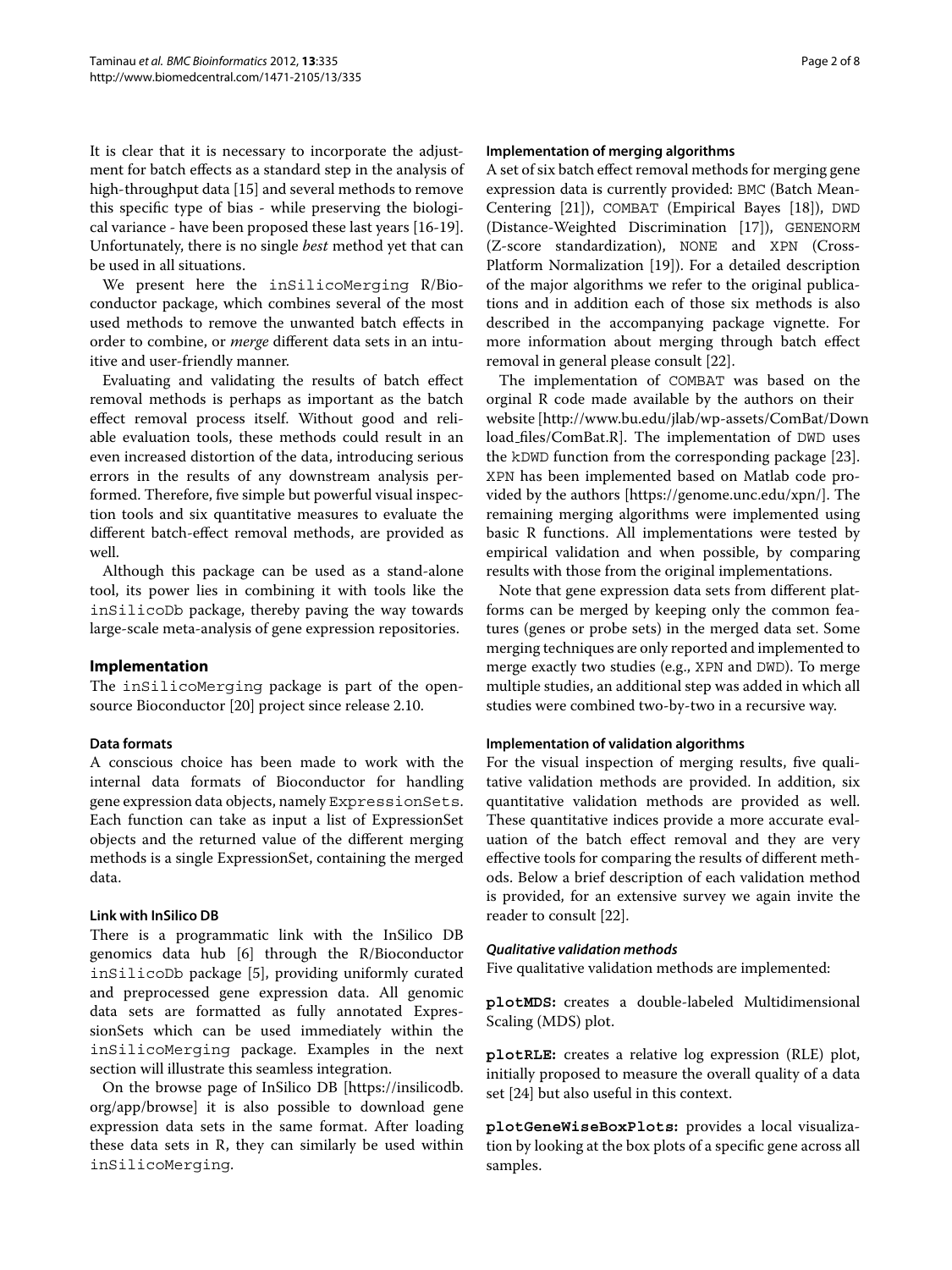**plotDendrogram:** creates a sample-wise hierarchical clustering plot.

**plotGeneWiseDensity:** is another local visualization tool which plots the estimated density of genes across different data sets.

If available we extended the relevant existing functions from R and Bioconductor.

#### *Quantitative validation methods*

Six quantitative validation indices were implemented, based on the description in [\[19\]](#page-8-11):

**measureAsymmetry:** This measure compares the sample asymmetry by calculating the skewness before and after batch effect removal. Good merging methods should not alter the samples' skewness.

**measureSamplesMeanCorrCoef:** This measure compares the correlation between the same samples before and after batch effect removal. Good merging methods should maintain similarity and therefore correlation should be high.

**measureGenesMeanCorrCoef:** This measure compares the correlation between the same genes before and after batch effect removal. Good merging methods should maintain similarity and therefore correlation should be high.

**measureSignificantGenesOverlap:** This measure compares the number of known control genes found in the top ranked genes according to a particular method for differential expressed genes discovery in the adjusted study with those found in the original studies.

**measureSamplesOverlap:** This measure is an indication of how well the samples from each study are mixed after batch effect removal. For each array in each study the distance to the nearest array in all other studies is calculated. The average of these distances is used as a measure. The lower the average distance, the better the overlap, and the better the quality of the batch effect removal.

**measureGenesOverlap:** We also implemented a novel quantitative validation index which calculates the average difference in the distribution of all genes in the individual studies as follows:

$$
GOV_i = \frac{\sum |P_{x_i} - P_{y_i}|}{2} \tag{1}
$$

where  $P_{x_i}$  and  $P_{y_i}$  are the normalized probability density functions (such that  $\sum_i P_{x_i} = 1$  and  $\sum_i P_{y_i} = 1$ ) of gene

*gi* in the first respectively second data set and they are empirically estimated using the Parzen-Rosenblatt density estimation method [\[25\]](#page-8-19). Note that this index is bounded in  $[0 \ 1]$ , the minimum value being obtained when the two distributions are identical while the maximum value is reached when the two distributions are completely separated. The global cross-studies genes' overlapping index is given by:

$$
GOV = \frac{\sum_{i}^{m} GOV_{i}}{m}
$$
 (2)

where *m* is the number of common genes between the two data sets. Note that *GOV* is still bounded in [0 1], providing a clear quantification of the batch effect or of the quality of the data integration process.

# **Results and discussion**

In the following sections we demonstrate the ease and power of the inSilicoMerging package based on an example analysis of two lung cancer data sets assayed on different platforms. We will discuss a complete workflow consisting of search and retrieval of data, followed by merging and corresponding validation.

# **Accessing Data**

We start our example analysis by using the inSilicoDb package to search for data sets containing lung cancer samples, assayed on two different platforms: Affymetrix Human Genome U133A Array (GPL96) and Affymetrix Human Genome U133 Plus 2.0 Array (GPL570). We restrict our search to data sets with the number of samples between 100 and 150 (the select function). All data sets retrieved from the InSilico DB database are consistently preprocessed using frozen RMA [\[26\]](#page-8-20), as explained in [\[5\]](#page-8-4).

```
> library("inSilicoDb");
> lung96 = getDatasetList("GPL96",
"FRMA", query="lung cancer");
> lung570 = getDatasetList("GPL570",
"FRMA", query="lung cancer");
> select = function(x, platform) {
+ n = nrow(pData(getAnnotations(x,
platform)));
+ if(n > 100 & n < 150) { return(x);
}
+ };
> lung96 = unlist(sapply(lung96,
select, platform="GPL96"));
"GSE2603" "GSE10072" "GSE3218"
> lung570 = unlist(sapply(lung570,
select, platform="GPL570"));
```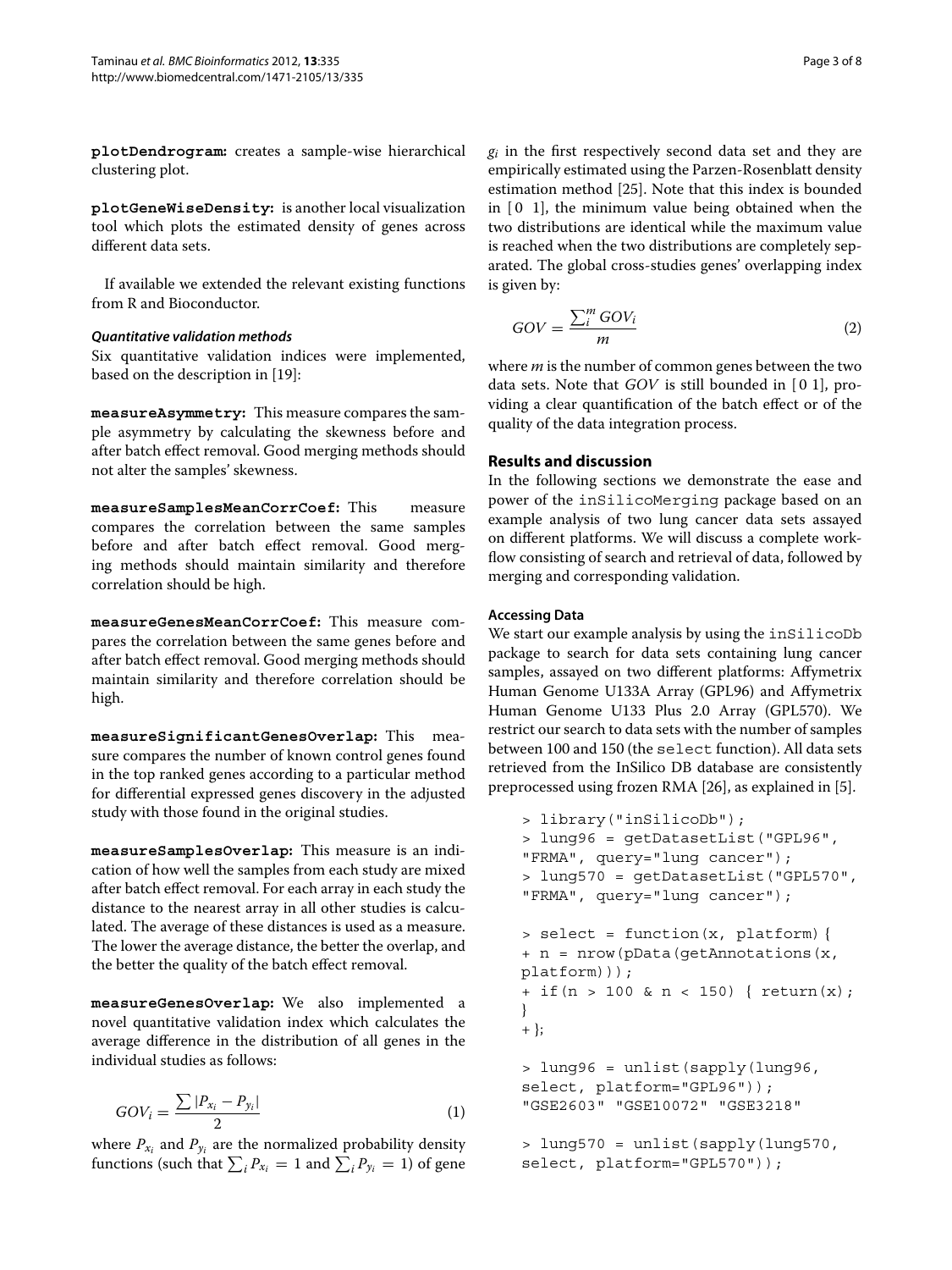"GSE8332" "GSE19667" "GSE19804" "GSE19407" "GSE20257"

For both platforms we select one study from the above lists and retrieve the fully annotated and preprocessed data set:

```
> eset570 = getDataset("GSE19804",
"GPL570", "FRMA", genes=TRUE);
> eset96 = getDataset("GSE10072",
"GPL96", "FRMA", genes=TRUE);
> table(pData(eset570)[,"Disease"]);
    control lung cancer
         49 58
> table(pData(eset96)[,"Disease"]);
    control lung cancer
         60 60
```
Both studies contain normal and tumor samples with a common Disease annotation label and were selected for this example because they are almost equally divided in both disease subdivisions as can be seen in the previous code example.

# **Batch Effect Removal and Merging**

The different merging methods implemented in the inSilicoMerging package can now all be applied on the retrieved ExpressionSets by calling a single function merge. For example, simple combination without batch effect removal can be done as follows:

```
> merge(esets, method="NONE");
```
with esets a list of ExpressionSet objects. The method parameter can be one of the options described above: BMC, COMBAT, DWD, GENENORM, NONE or XPN.

Next to the merged set where no transformation (NONE) is applied and we also build a merged set using the COMBAT method, hence creating two different ExpressionSet objects containing merged data set:

```
> library(inSilicoMerging);
> esets = list(eset570, eset96);
> eset NONE = merge(esets,
method="NONE");
> eset COMBAT = merge(esets,
method="COMBAT");
> table(pData(eset NONE)[,"Disease"])
      control lung cancer
         109 118
```
# **Validation**

Five visual validation methods are provided by the package in order to immediately enable a first inspection of the merged data sets. For this example, a first global visual inspection of the two merging approaches applied is demonstrated via the plotMDS function.

```
> par(mfrow=c(1,2));
> plotMDS(eset NONE,
+ targetAnnot = "Disease",
+ batchAnnot = "Study",
+ main = "NONE (No
Transformation)");
> plotMDS(eset COMBAT,
+ targetAnnot = "Disease",
+ batchAnnot = "Study",
+ main = "COMBAT");
```
In Figure [1](#page-5-0) the two MDS plots are shown. Samples are labeled by color, based on the target biological variable of interest (normal versus lung cancer) and are labeled by symbol, based on the study they originate from. This information was retrieved from the curated phenotype information of the data sets using the targetAnnot and batchAnnot arguments, respectively. No extra manual step was required.

We can observe the effect of using COMBAT on the right part of Figure [1,](#page-5-0) where samples are more clustered together based on the target biological variable of interest (color), instead of the study they originate from (symbol). On the left part, if no merging technique is applied, a huge inter-study bias can be observed, hindering any further analysis of this combined data set.

Similarly, on a local scale we demonstrate the use of the plotGeneWiseDensity function for a specific gene.

```
> par(mfrow=c(1,2));
> plotGeneWiseDensity(eset NONE,
+ batchAnnot
= "Study",
+ gene =
"MYL4",
+ main =
"NONE (No Transformation)");
> plotGeneWiseDensity(eset COMBAT,
+ batchAnnot
= "Study",
                 qene ="MYL4",
+ main =
"COMBAT");
```
Gene MYL4 was arbitrary selected and its estimated density across both studies is shown in Figure [2.](#page-5-1) We can observe that the COMBAT method makes the distributions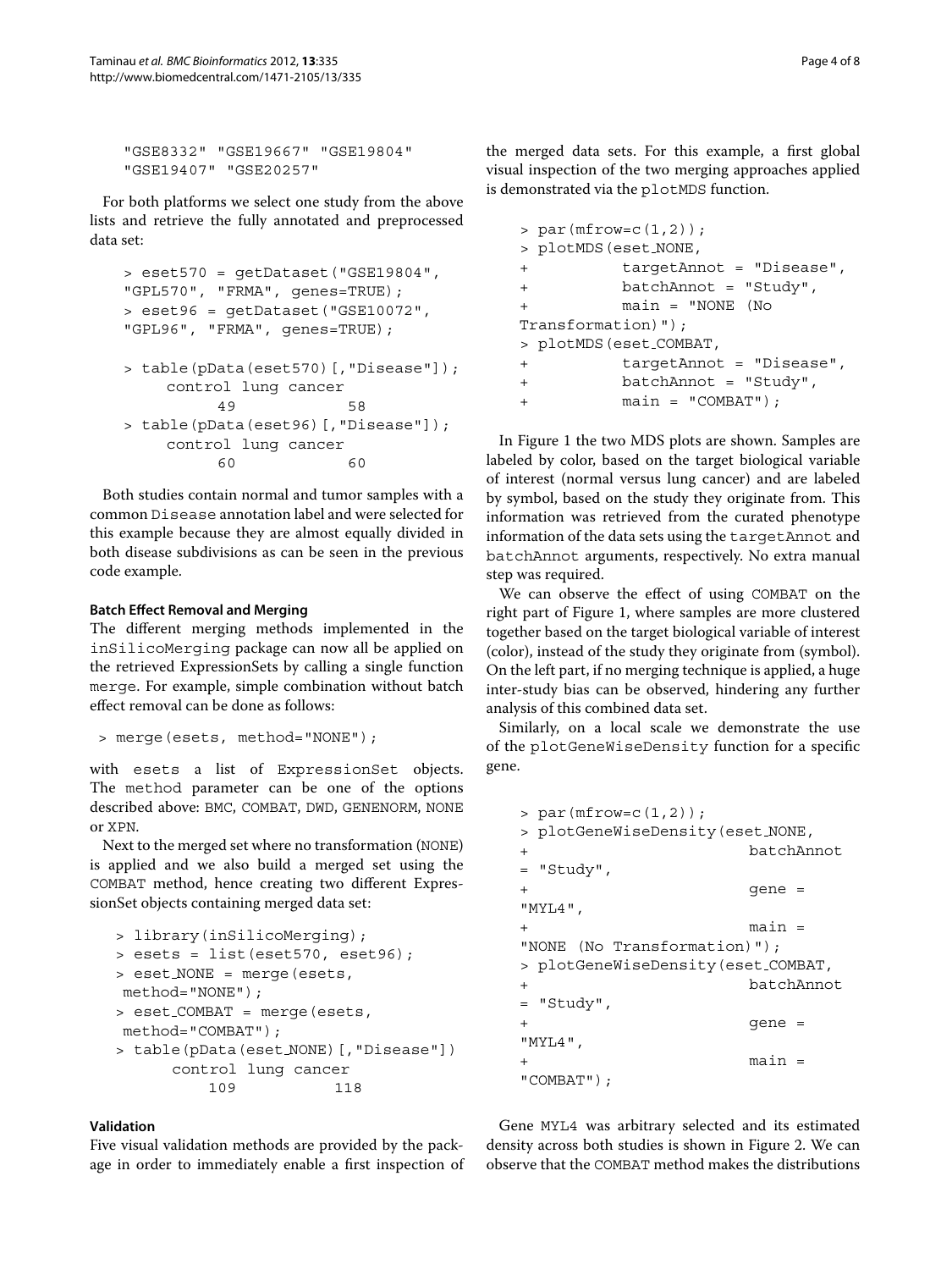

<span id="page-5-0"></span>of this specific gene across the two studies more similar to each other. Note that the magnitude of the batch effect at the gene level is very dependent on the specific gene selected.

# **Comparison with existing tools**

We compare inSilicoMerging, together with inSilicoDb, on three axes: data access, data merging and validation algorithms.

R code illustrating the five visual inspection methods is provided in the Additional file [1.](#page-8-21) The results for the three remaining methods can be found in Figures [3,](#page-6-0) [4,](#page-6-1) [5.](#page-7-0)

# *Data access*

GEOQuery [\[27\]](#page-8-22) is an existing package to retrieve gene expression data sets in R/Bioconductor. However, the

<span id="page-5-1"></span>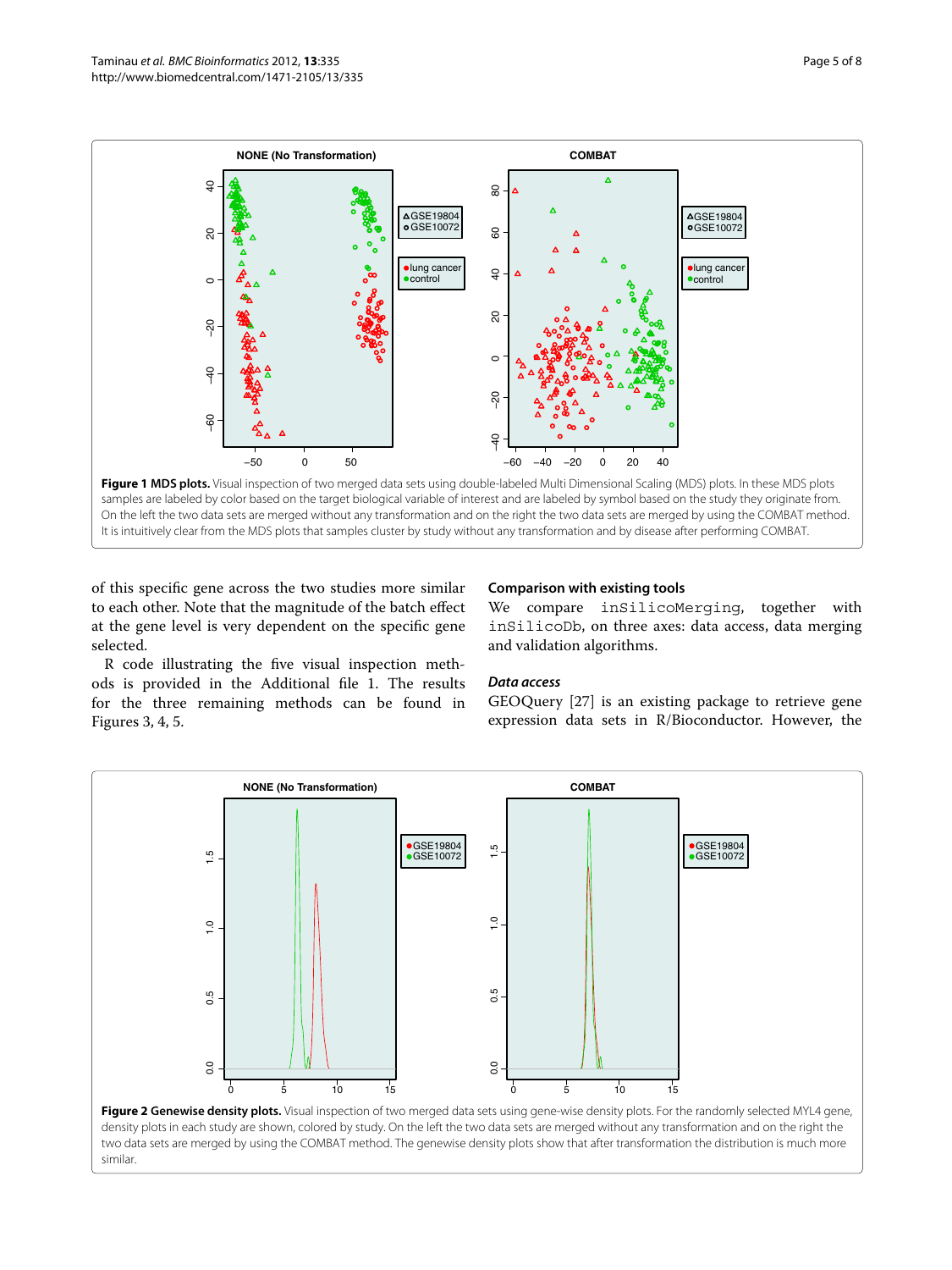

<span id="page-6-0"></span>information about the samples is in a raw form requiring a manual curation step in transit between a data repository (e.g., GEO) and a data analysis platform (e.g., R/Bioconductor). A lack of standardized phenotypic meta-data and inconsistent preprocessing can hinder the integration and combination of different raw form data sets.

# *Data merging*

Several of the batch effect removal techniques included in the inSilicoMerging package have been implemented prior to this package in different programming and/or script languages (e.g., R, Matlab, Java). A major advantage of inSilicoMerging is the consistent interface for all merging methods and its integration in the

<span id="page-6-1"></span>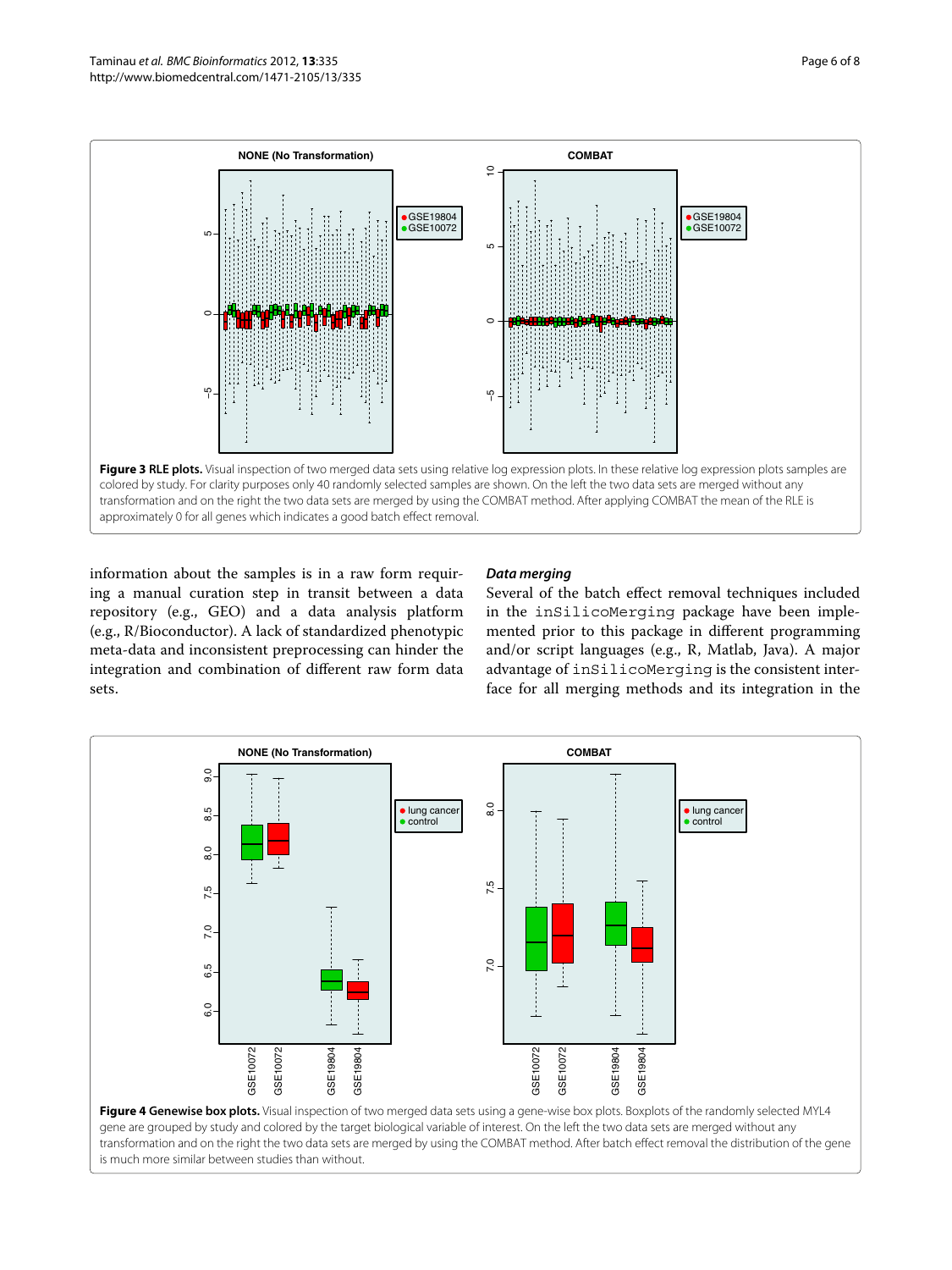

<span id="page-7-0"></span>R/Bioconductor framework. We will briefly discuss the added value of our package compared to those already available in R.

The authors of the COMBAT method provide an implementation on their website which allows the input of known covariates (besides batch id). They work with several matrices containing the numerical data, and relevant annotations and covariates. Within our package, all this information is bundled and encoded in the ExpressionSet structure.

The authors of the DWD method recently have released the DWD R/Bioconductor package [\[23\]](#page-8-17). This package is intended as a general use of the DWD technique and is not specific for the goal of batch effect removal. It is therefore not straightforward to use as a merging technique for gene expression data sets and once again the relevant data is dispersed over several objects. In addition, the necessary transformation of the gene expression values was added to the inSilicoMerging package in order to obtain a merged data set as result.

The CONOR package which is available through the CRAN repository [\[28\]](#page-8-23), most closely resembles our software as it includes multiple batch effect removal methods and several methods based on discretizing the gene expression data. However, it lacks the user friendliness provided by our package and the direct integration with the Bioconductor framework.

#### *Validation*

Evaluating and validating the results of batch effect removal methods is perhaps as important and difficult as the batch effect removal process itself. Without good and reliable evaluation tools, these methods could result in an increased distortion of the data, introducing serious errors in the results of any downstream analysis performed.

To the best of our knowledge no explicit software has been developed for validating the quality of the batch effect removal process of microarray gene expression data sets. The collection of both qualitative and quantitative validation methods is therefore a unique property of the inSilicoMerging package.

# **Conclusions**

The inSilicoMerging R/Bioconductor package enables the integration of batch adjustment in any workflow dealing with large-scale analysis of gene expression data, paving the road towards unlocking the potential of the massive amount of publicly available microarray data. Moreover, its seamless integration with the R/Bioconductor framework for further analysis and the inSillicoDb package for retrieval of consistent data, minimizes the need for manual intervention. As a result transparency, trackability and reproducibility of large-scale gene expression analysis is significantly increased.

# **Availability and requirements**

**Project name:** inSilicoMerging **Project home page:** [http://www.bioconductor.org/pack](http://www.bioconductor.org/packages/release/bioc/html/inSilicoMerging.html) [ages/release/bioc/html/inSilicoMerging.html](http://www.bioconductor.org/packages/release/bioc/html/inSilicoMerging.html) **Operating system(s):** Platform independent